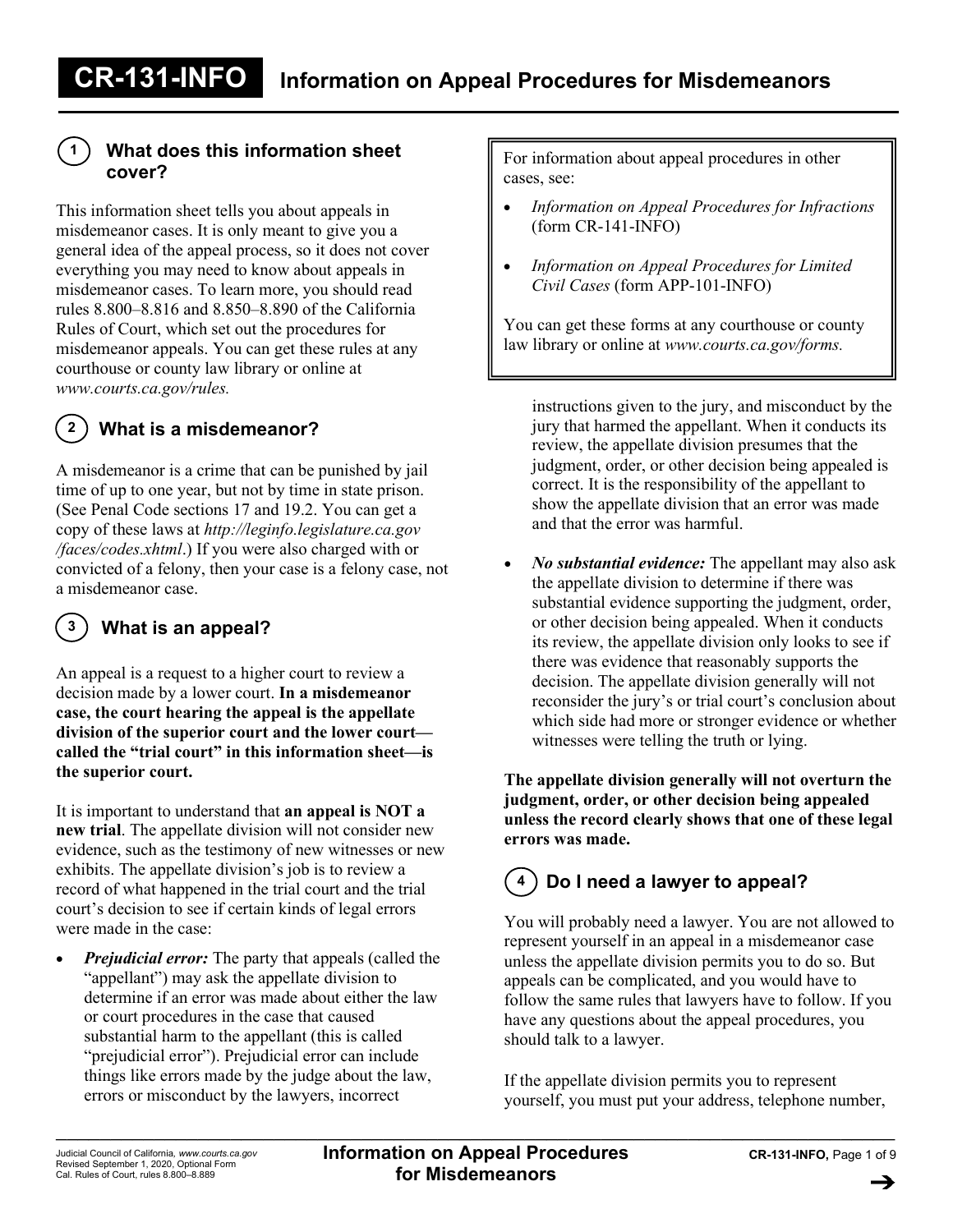fax number, and email address (if available) on the cover of every document you file with the court and let the court know if this contact information changes so that the court can contact you if needed.

If the appellate division does not permit you to represent yourself, you must hire a lawyer at your own expense or ask the court to appoint a lawyer to represent you.

## **5**

## **How do I get a lawyer to represent me?**

The court is required to appoint a lawyer to represent you if you are indigent (you cannot afford to pay for a lawyer) and:

- You were convicted and your punishment includes going to jail or paying a fine of more than \$500 (including penalty and other assessments); or
- You are likely to suffer other negative consequences from the conviction (for example, immigration problems or inability to get or keep a license or permit); or
- You have not been convicted but you are likely to suffer significant harm if you lose the appeal.

See rule 8.851 of the California Rules of Court for more information about when the court is required to appoint a lawyer to represent you.

The court may, but is not required to, appoint a lawyer to represent you on appeal in other circumstances if you are indigent. You are automatically considered indigent if you were represented by the public defender or other court-appointed lawyer in the trial court. You will also be considered indigent if you can show that your income and assets are too low to pay for a lawyer.

If you think you are indigent, you can ask the court to appoint a lawyer to represent you for your appeal. You may use *Request for Court-Appointed Lawyer in Misdemeanor Appeal* (form CR-133) to ask the court to appoint a lawyer to represent you on appeal in a misdemeanor case. You can get form CR-133 at any courthouse or county law library or online at *www.courts.ca.gov/forms.*

If you want a lawyer and you are not indigent or if the court turns down your request to appoint a lawyer, you

must hire a lawyer at your own expense. You can get information about finding a lawyer on the California Courts Online Self-Help Center at *www.courts.ca.gov /selfhelp.htm* at the "Getting Started" tab.

### **Who can appeal? 6**

Only a party in the trial court case can appeal a decision in that case. You may not appeal on behalf of a friend, a spouse, a child, or another relative.

The party that is appealing is called the APPELLANT; in a misdemeanor case, this is usually the party convicted of committing the misdemeanor. The other party is called the RESPONDENT; in a misdemeanor case, this is usually the government agency that filed the criminal charges (on court papers, this party is called the People of the State of California). In some cases, the government agency is the appellant and the party against whom the charges were filed is the respondent.

### **Can I appeal** *any* **decision that the trial court made? 7**

No. Generally, you may appeal only the final judgment —the decision at the end that decides the whole case. The final judgment includes the punishment that the court imposed. With the exception listed below, rulings made by the trial court before final judgment generally cannot be separately appealed, but can be reviewed only later as part of an appeal of the final judgment. In a misdemeanor case, the party convicted of committing a misdemeanor usually appeals that conviction or the sentence (punishment) ordered by the trial court. In a misdemeanor case, a party can also appeal:

- Before the trial court issues a final judgment in the case, from an order granting or denying a motion to suppress evidence (Penal Code section 1538.5(j))
- From an order made by the trial court after judgment that affects a substantial right of the appellant (Penal Code section  $1466(2)(B)$ )

You can get a copy of these laws at *http://leginfo.legislature.ca.gov/faces/codes.xhtml*.

**How do I start my appeal? 8**

\_\_\_\_\_\_\_\_\_\_\_\_\_\_\_\_\_\_\_\_\_\_\_\_\_\_\_\_\_\_\_\_\_\_\_\_\_\_\_\_\_\_\_\_\_\_\_\_\_\_\_\_\_\_\_\_\_\_\_\_\_\_\_\_\_\_\_\_\_\_\_\_\_\_\_\_\_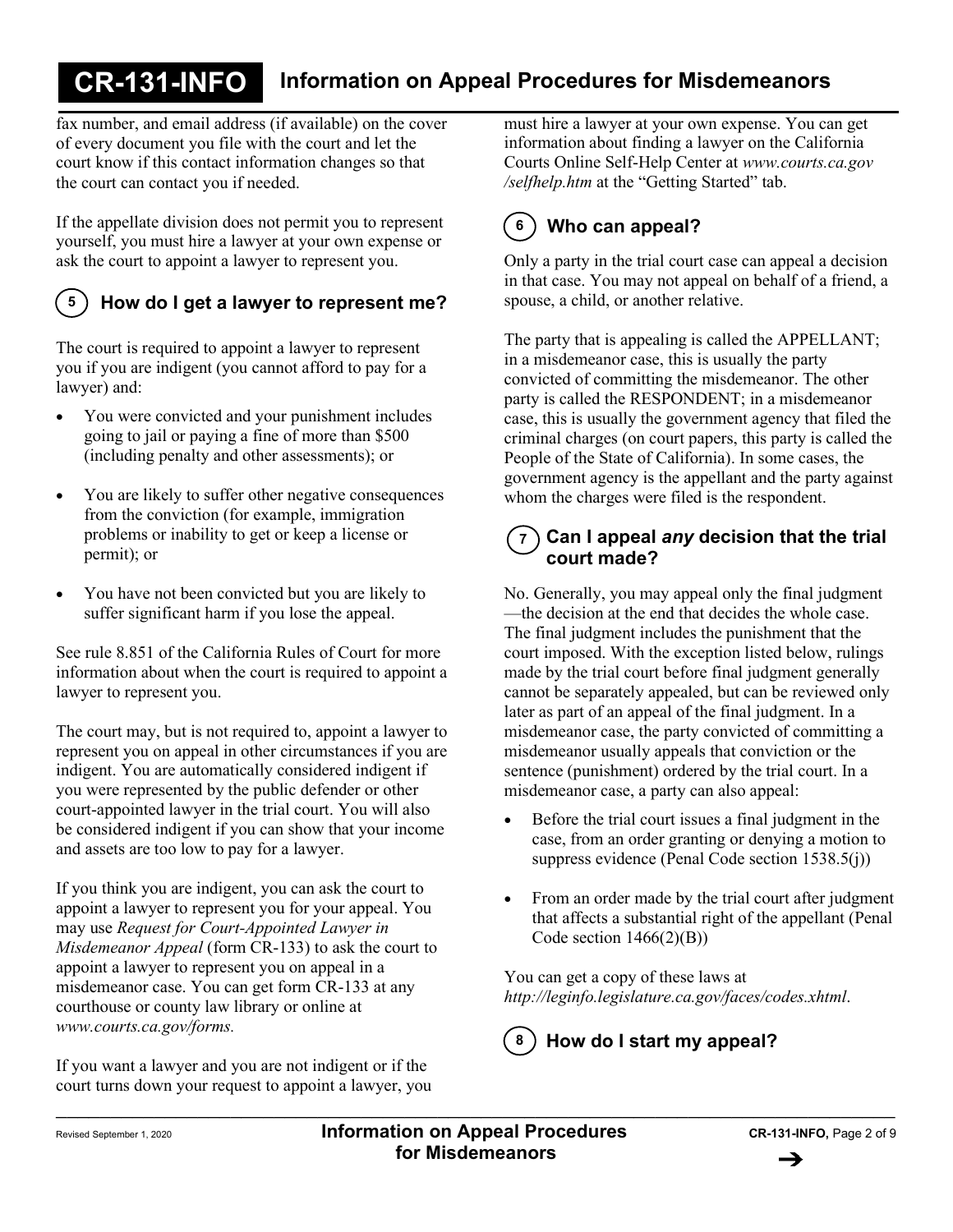First, you must file a notice of appeal. The notice of appeal tells the other party in the case and the trial court that you are appealing the trial court's decision. You may use *Notice of Appeal (Misdemeanor)* (form CR-132) to prepare and file a notice of appeal in a misdemeanor case. You can get form CR-132 at any courthouse or county law library or online at *www.courts.ca.gov/forms.*

### **Is there a deadline for filing my notice of appeal? 9**

Yes. Except in the very limited circumstances listed in rule 8.853(b), in a misdemeanor case, you must file your notice of appeal within **30 days** after the trial court makes ("renders") its final judgment in your case or issues the order you are appealing. (You can get a copy of rule 8.853 at any courthouse or county law library or online at *www.courts.ca.gov/rules*). The date the trial court makes its judgment is normally the date the trial court issues its order saying what your punishment is (sentences you). **This deadline for filing the notice of appeal cannot be extended. If your notice of appeal is late, the appellate division will not be able to consider your appeal.**



## **How do I file my notice of appeal? 10**

To file the notice of appeal in a misdemeanor case, you must bring or mail the original notice of appeal to the clerk of the trial court that made the judgment or issued the order you are appealing. It is a good idea to bring or mail an extra copy to the clerk and ask the clerk to stamp it to show that the original has been filed.

There is no fee for filing the notice of appeal in a misdemeanor case. You can ask the clerk of that court if there are any other requirements for filing your notice of appeal.

After you file your notice of appeal, the clerk will send a copy of your notice of appeal to the office of the prosecuting attorney (for example, the district attorney, county counsel, city attorney, or state Attorney General).

### \_\_\_\_\_\_\_\_\_\_\_\_\_\_\_\_\_\_\_\_\_\_\_\_\_\_\_\_\_\_\_\_\_\_\_\_\_\_\_\_\_\_\_\_\_\_\_\_\_\_\_\_\_\_\_\_\_\_\_\_\_\_\_\_\_\_\_\_\_\_\_\_\_\_\_\_\_ **If I file a notice of appeal, do I still have to go to jail or complete other parts of my punishment? 11**

Filing the notice of appeal does NOT automatically postpone your punishment, such as serving time in jail, paying fines, or probation conditions.

If you have been sentenced to jail in a misdemeanor case, you have a right to be released either with or without bail while your appeal is waiting to be decided, but you must ask the court to set bail or release you. If the trial court has not set bail or released you after your notice of appeal has been filed, you must ask the trial court to set bail or release you. If the trial court denies your release or sets the bail amount higher than you think it should be, you can apply to the appellate division for release or for lower bail.

Other parts of your punishment, such as fines or probation conditions, will be postponed ("stayed") only if you request a stay and the court grants your request. If you want a stay, you must first ask the trial court for a stay. You can also apply to the appellate division for a stay, but you must show in your application to the appellate division that you first asked the trial court for a stay and that the trial court unjustifiably denied your request. If you do not get a stay and you do not pay your fine or complete another part of your punishment by the date ordered by the court, a warrant may be issued for your arrest or a civil collections process may be started against you, which could result in a civil penalty being added to your fine.

### **What do I need to do after I file my appeal? 12**

You must tell the trial court (1) whether you have agreed with the respondent ("stipulated") that you do not need parts of the normal record on appeal, and (2) whether you want a record of what was said in the trial court (this is called a record of the "oral proceedings") sent to the appellate division and, if so, what form of that record you want to use. You may use *Notice Regarding Record on Appeal (Misdemeanor)* (form CR-134) for this notice. (You can get form CR-134 at any courthouse or county law library or online at *www.courts.ca.gov/forms*). You must file this notice either:

• Within 20 days after you file your notice of appeal; or, if it is later,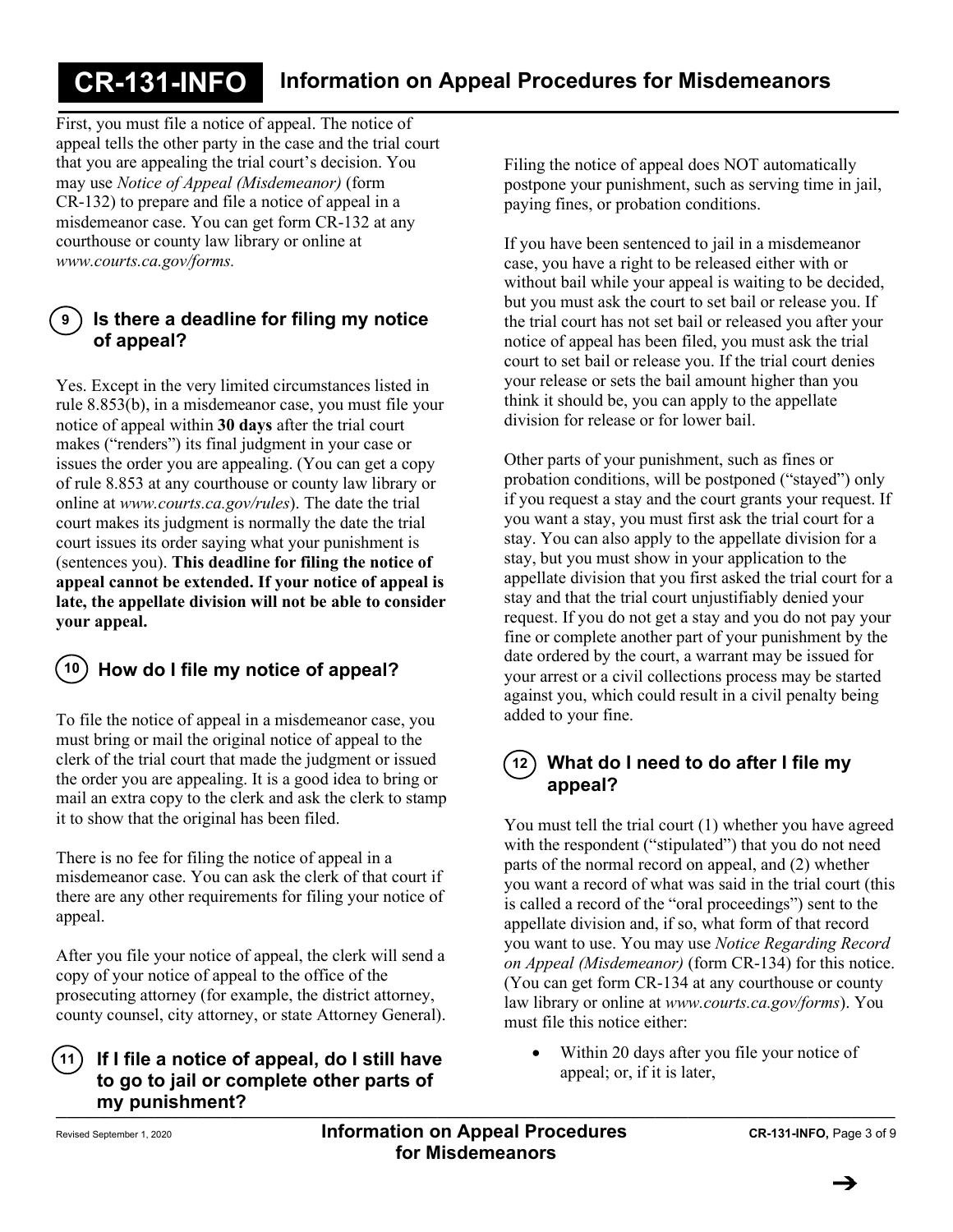Within 10 days after the court decides whether to appoint a lawyer to represent you (if you ask the court to appoint a lawyer within 20 days after you file your notice of appeal).

### **In what cases does the appellate division need a record of what was said in the trial court? 13**

You do not *have* to send the appellate division a record of what was said in the trial court. But if you want to raise any issue in your appeal that would require the appellate division to consider what was said in the trial court, the appellate division will need a record of these oral proceedings. For example, if you are claiming that there was not substantial evidence supporting the judgment, order, or other decision you are appealing, the appellate division will need a record of the oral proceedings. Since the appellate division judges were not there for the proceedings in the trial court, an official record of these oral proceedings must be prepared and sent to the appellate division for its review.

Depending on what form of the record you choose to use, you will be responsible for paying to have the official record of the oral proceedings prepared (unless you are indigent) or for preparing an initial draft of this record yourself. If you do not take care of these responsibilities, a record of the oral proceedings in the trial court will not be prepared and sent to the appellate division. If the appellate division does not receive this record, it will not be able to consider what was said in the trial court in deciding whether a legal error was made and it may dismiss your appeal.



## **What are the different forms of the record?**

There are three ways a record of the oral proceedings in the trial court can be prepared and provided to the appellate division in a misdemeanor case:

- a. If a court reporter was there during the trial court proceedings, the reporter can prepare a record called a *"reporter's transcript."*
- \_\_\_\_\_\_\_\_\_\_\_\_\_\_\_\_\_\_\_\_\_\_\_\_\_\_\_\_\_\_\_\_\_\_\_\_\_\_\_\_\_\_\_\_\_\_\_\_\_\_\_\_\_\_\_\_\_\_\_\_\_\_\_\_\_\_\_\_\_\_\_\_\_\_\_\_\_ b. If the proceedings were officially electronically recorded, the trial court can have a transcript

prepared from that recording; or if the court has a local rule permitting this and you and the respondent (the prosecuting agency) agree ("stipulate") to this, you can use the *official electronic recording* itself as the record, instead of a transcript.

c. You can use a *statement on appeal.*

Read below for more information about these options.

## **a. Reporter's transcript**

*When available:* In some misdemeanor cases, a court reporter is there in the trial court and makes a record of the oral proceedings. If a court reporter made a record of your case, you can ask to have the court reporter prepare a transcript of those oral proceedings, called a "reporter's transcript." You should check with the trial court to see if a court reporter made a record of your case before you choose this option. Some courts also have local rules that establish procedures for deciding whether a statement on appeal or a transcript of only some of the oral proceedings will be a good enough record to consider the issues you are raising on appeal. You should check whether the court has such a local rule.

*Cost:* Ordinarily, the appellant must pay for preparing a reporter's transcript. The court reporter will provide the clerk of the trial court with an estimate of the cost of preparing the transcript and the clerk will notify you of this estimate. If you want the reporter to prepare a transcript, you must deposit this estimated amount or one of the substitutes allowed under rule 8.866 with the clerk within 10 days after the clerk sends you the estimate. However, under rule 8.866 you can decide to use a different form of the record or take other action instead of proceeding with a reporter's transcript.

If, however, you are indigent (you cannot afford to pay the cost of a reporter's transcript), you may be able to get a free transcript. If you were represented by the public defender or another court-appointed lawyer in the trial court, you are automatically considered indigent. If you were not represented by a court-appointed lawyer in the trial court, you can complete and file *Defendant's*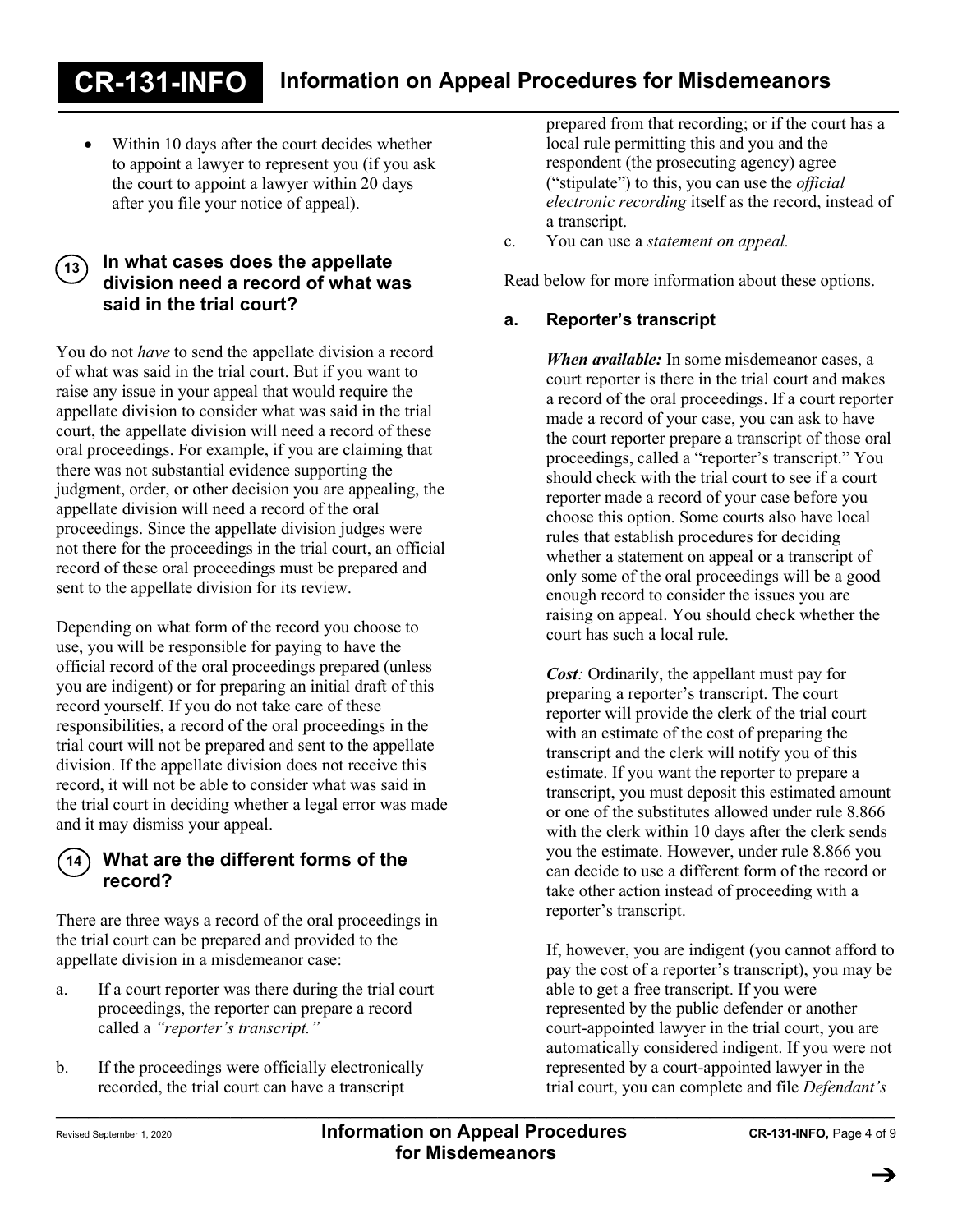*Financial Statement on Eligibility for Appointment of Counsel and Reimbursement and Record on Appeal at Public Expense* (form CR-105), to show that you are indigent. You can get form CR-105 at any courthouse or county law library or online at *www.courts.ca.gov/forms.* The court will review this form to decide whether you are indigent.

If the court finds that you are indigent, a court reporter made a record of your case, and you show that you need a transcript, the court must provide you with a free transcript. Whether you need a transcript depends on the issues you are raising on appeal. If the issues you are raising on appeal include that there was not substantial evidence supporting the judgment, order, or other decision you are appealing or that there was misconduct in your case that harmed you, that is generally enough to show that you need a transcript. If you ask for a reporter's transcript, the court may ask you what issues you are raising on appeal and may decide that a statement on appeal or a transcript of only some of the oral proceedings will be a good enough record to consider the issues you are raising.

If the court finds that you are not indigent, it will send you a notice and you will have a chance to pick another form of the record or take other actions listed in rule 8.866.

*Completion and delivery:* Once you deposit the estimated cost of the transcript or one of the substitutes allowed under rule 8.866 or show the court you are indigent and need a transcript, the clerk will notify the reporter to prepare the transcript. When the reporter completes the transcript, the clerk will send the reporter's transcript to the appellate division along with the clerk's transcript.

### **b. Official electronic recording or transcript from an official recording**

*When available:* In some misdemeanor cases, the trial court proceedings are officially recorded on approved electronic recording equipment. If your case was officially recorded, you can ask to have a transcript prepared from that official electronic recording. You should check with the trial court to

see if your case was officially electronically recorded before you choose this option. As with reporter's transcripts, some courts also have local rules that establish procedures for deciding whether a statement on appeal or a transcript of only some of the oral proceedings will be a good enough record to consider the issues you are raising on appeal. You should check whether the court has such a local rule.

If the court has a local rule for the appellate division permitting this and all the parties agree ("stipulate"), a copy of the official electronic recording itself can be used as the record of the oral proceedings instead of preparing a transcript. You should check with the trial court to see if your case was officially electronically recorded and check to make sure there is a local rule permitting the use of the recording itself before choosing this option. If you choose this option, you must attach a copy of your agreement with the other parties (called a "stipulation") to your notice regarding the oral proceedings.

*Cost:* Ordinarily, the appellant must pay for preparing a transcript or making a copy of the official electronic recording. The court will send you an estimate of the cost for this transcript or the copy of the electronic recording. If you still want this transcript or recording, you must deposit this amount with the court. However, you can also choose to use a statement on appeal instead, or take one of the other actions listed in rule 8.868.

If, however, you are indigent (you cannot afford to pay the cost of the transcript or recording), you may be able to get a free transcript or recording. If you were represented by the public defender or another court-appointed attorney in the trial court, you are automatically considered indigent. If you were not represented by a court-appointed lawyer in the trial court, you can complete and file *Defendant's Financial Statement on Eligibility for Appointment of Counsel and Reimbursement and Record on Appeal at Public Expense* (form CR-105) to show that you are indigent. You can get form CR-105 at any courthouse or county law library or online at *www.courts.ca.gov/forms.* The court will review this form to decide whether you are indigent.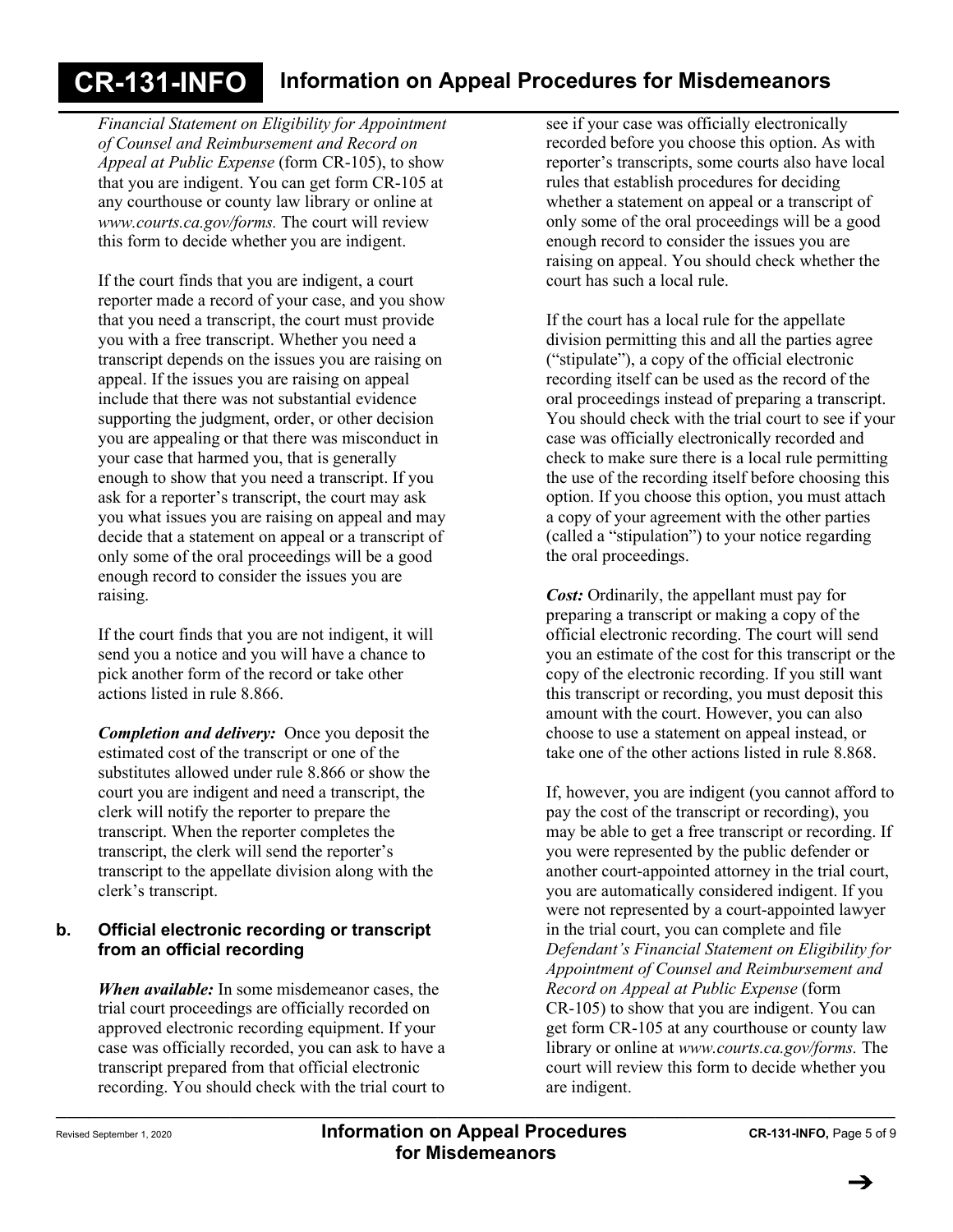If you are indigent, an official electronic recording of your case was made, and you show that you need a transcript, the court must provide you with a free transcript. As with reporter's transcripts, whether you need a transcript depends on the issues you are raising on appeal. If the issues you are raising on appeal include that there was not substantial evidence supporting the judgment, order, or other decision you are appealing or that there was misconduct in your case that harmed you, that is generally enough to show that you need a transcript. If you ask for a transcript, the court may ask you what issues you are raising on appeal and may decide that a statement on appeal or a transcript of only some of the oral proceedings will be a good enough record to consider the issues you are raising.

If the court finds that you are not indigent, it will send you a notice and you will have a chance to use a statement on appeal instead or take one of the other actions listed in rule 8.868.

*Completion and delivery:* Once you deposit the estimated cost of the transcript or the official electronic recording with the clerk or show the court you are indigent and need a transcript, the clerk will have the transcript or copy of the recording prepared. When the transcript is completed or the copy of the official electronic recording is prepared, the clerk will send the transcript or recording to the appellate division along with the clerk's transcript.

### **c. Statement on appeal**

*Description:* A statement on appeal is a summary of the trial court proceedings approved by the trial court judge who conducted those proceedings (the term "judge" includes commissioners and temporary judges).

*When available:* If the trial court proceedings were not recorded either by a court reporter or by official electronic recording equipment, or if you do not want to use either of these forms of the record, you can choose ("elect") to use a statement on appeal as the record of the oral proceedings in

the trial court (please note that it may take more of your time to prepare a statement on appeal than to use either a reporter's transcript or electronic recording, if they are available).

*Contents:* A statement on appeal must include:

- A statement of the points you (the appellant) are raising on appeal;
- A summary of the trial court's rulings and judgment; and
- A summary of the testimony of each witness and other evidence that is relevant to the issues you are raising on appeal.

(See rule 8.869 of the California Rules of Court for more information about what must be included in a statement on appeal and the procedures for preparing a statement. You can get this rule at any courthouse or county law library or online at *www.courts.ca.gov/rules*.*htm.*)

*Preparing a proposed statement:* If you choose to use a statement on appeal, you must prepare a proposed statement. If you are not represented by a lawyer, you must use *Proposed Statement on Appeal (Misdemeanor)* (form CR-135) to prepare your proposed statement. You can get form CR-135 at any courthouse or county law library or online at *www.courts.ca.gov/forms.*

*Serving and filing a proposed statement:* You must serve and file your proposed statement in the trial court within 20 days after you file your notice regarding the record of the oral proceedings. "Serve and file" means that you must:

- Have somebody over 18 years old who is not a party to the case—so not you—mail or deliver ("serve") a copy of the proposed statement to the prosecuting attorney and any other party in the way required by law.
- Make a record that the proposed statement has been served. This record is called a "proof of service." *Proof of Service (Appellate Division)* (form APP-109) can be used to make this record. The proof of service must show who

\_\_\_\_\_\_\_\_\_\_\_\_\_\_\_\_\_\_\_\_\_\_\_\_\_\_\_\_\_\_\_\_\_\_\_\_\_\_\_\_\_\_\_\_\_\_\_\_\_\_\_\_\_\_\_\_\_\_\_\_\_\_\_\_\_\_\_\_\_\_\_\_\_\_\_\_\_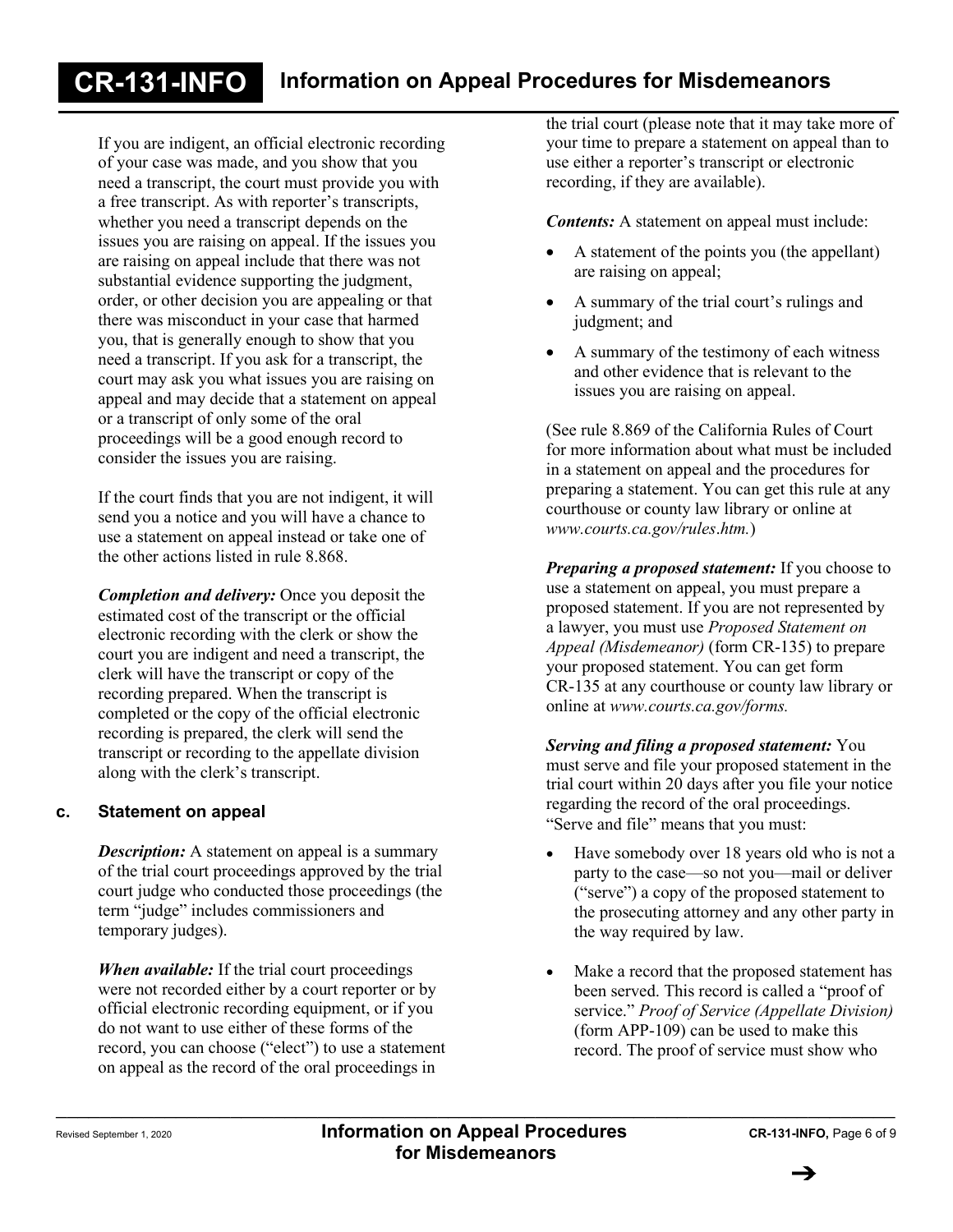served the proposed statement, who was served with the proposed statement, how the proposed statement was served (by mail or in person), and the date the proposed statement was served.

• File the original proposed statement and the proof of service with the trial court. You should make a copy of the proposed statement you are planning to file for your own records before you file it with the court. It is a good idea to bring or mail an extra copy of the proposed statement to the clerk when you file your original and ask the clerk to stamp this copy to show that the original has been filed.

You can get more information about how to serve court papers and proof of service from *What Is Proof of Service?* (form APP-109-INFO) and on the California Courts Online Self-Help Center at *www.courts.ca.gov/selfhelp-serving.htm.*

*Review and modifications:* The prosecuting attorney and any other party have 10 days from the date you serve your proposed statement to serve and file proposed changes (called "amendments") to this statement. The trial court judge then reviews both your proposed statement and any proposed amendments filed by the prosecuting attorney and any other party. The judge will then make or order you to make any corrections or modifications to the statement needed to make sure that the statement provides a complete and accurate summary of the relevant testimony and other evidence.

*Completion and certification:* If the judge makes or orders you to make any corrections or modifications to the proposed statement, the corrected or modified statement will be sent to you, the prosecuting attorney, and any other party for your review. If you disagree with anything in the judge's statement, you will have 10 days from the date the statement is sent you to serve and file objections to the statement. The judge then reviews any objections, makes any additional corrections to the statement, and certifies the statement as a complete and accurate summary of the relevant testimony and other evidence.

*Sending the statement to appellate division:* Once the trial court judge certifies the statement on appeal, the trial court clerk will send the statement to the appellate division along with the clerk's transcript.

### **Is there any other part of the record that needs to be sent to the appellate division? 15**

Yes. There are two other parts of the official record that need to be sent to the appellate division:

- *Documents filed in the trial court:* The trial court clerk is responsible for preparing a record of the written documents filed in your case, called a "clerk's transcript," and sending this to the appellate division. (The documents the clerk must include in this transcript are listed in rule 8.861 of the California Rules of Court. You can get a copy of this rule at any courthouse or county law library or online at *www.courts.ca.gov/rules.htm.*)
- *Exhibits submitted during trial:* Exhibits, such as photographs, that were admitted in evidence, refused, or lodged (temporarily placed with the court) in the trial court are considered part of the record on appeal. If you want the appellate division to consider such an exhibit, however, you must ask the trial court clerk to send the original exhibit to the appellate division within 10 days after the last respondent's brief is filed in the appellate division. (See rule 8.870 of the California Rules of Court for more information about this procedure. You can get a copy of this rule at any courthouse or county law library or online at *www.courts.ca.gov/rules.*) Sometimes, the trial court returns an exhibit to a party at the end of the trial. If the trial court returned an exhibit to you or another party and you or the other party ask for the exhibit to be sent to the appellate division, the party who has the exhibit must deliver that exhibit to the appellate division as soon as possible.

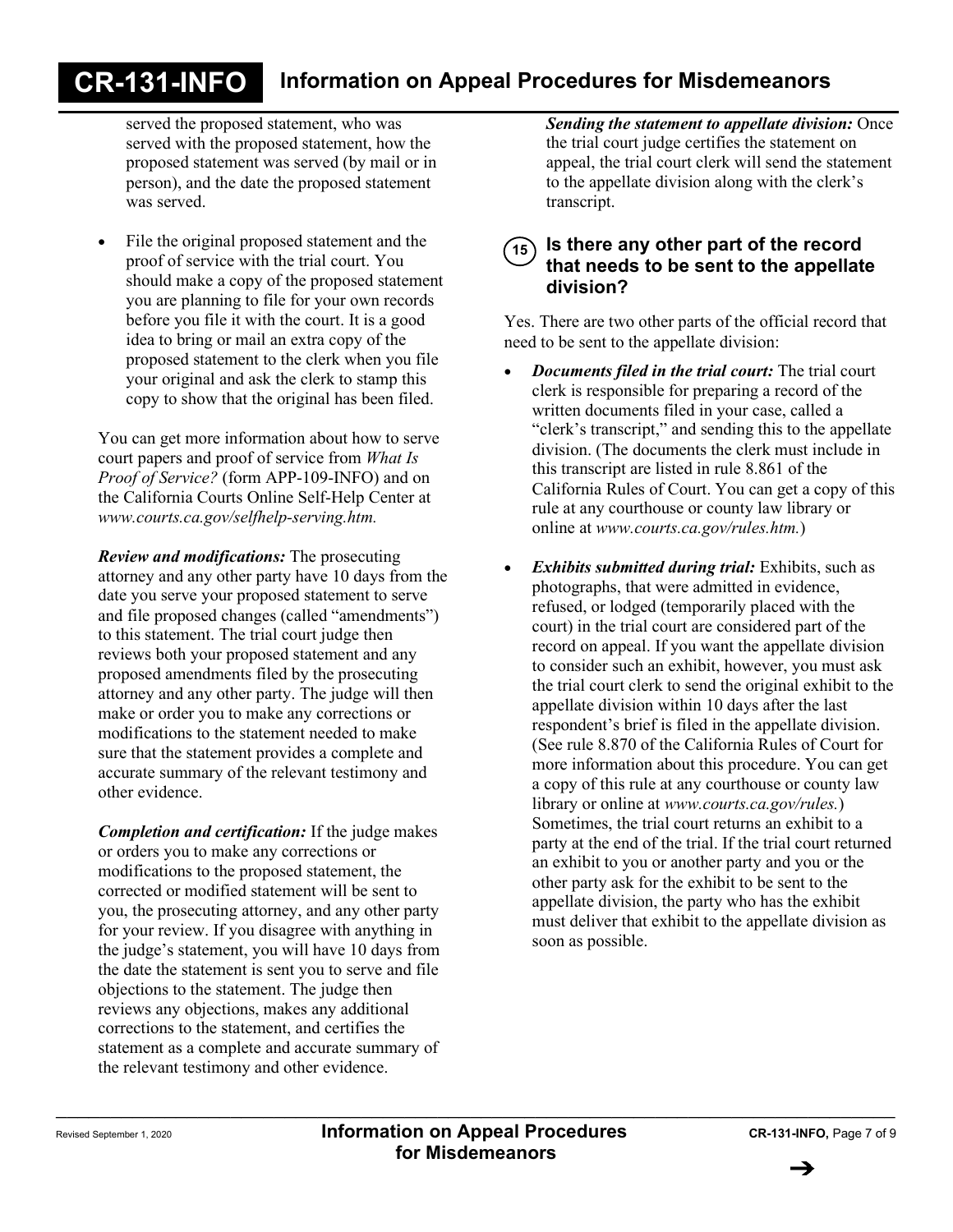## **What happens after the record is 16 prepared?**

As soon as the record of the oral proceeding is ready, the clerk of the trial court will send it to the appellate division along with the clerk's transcript. When the appellate division receives this record, it will send you a notice telling you when you must file your brief in the appellate division.

#### **What is a brief? 17**

A brief is a party's written description of the facts in the case, the law that applies, and the party's argument about the issues being appealed. If you are represented by a lawyer in your appeal, your lawyer will prepare your brief. If the appellate division has permitted you to represent yourself, you will have to prepare your brief yourself. You should read rules 8.880–8.891 of the California Rules of Court, which set out the requirements for preparing, serving, and filing briefs in misdemeanor appeals, including requirements for the format and length of those briefs. You can get copies of these rules at any courthouse or county law library or online at *www.courts.ca.gov/rules.htm.*

*Contents:* If you are the appellant (the party who is appealing), your brief, called the "appellant's opening brief," must clearly explain what you believe are the legal errors made in the trial court. Your brief must refer to the exact places in the clerk's transcript and the reporter's transcript (or other record of the oral proceedings) that support your argument. Remember that an appeal is not a new trial. The appellate division will not consider new evidence, such as the testimony of new witnesses or new exhibits, so do not include any new evidence in your brief.

*Serving and filing:* You must serve and file your brief in the appellate division by the deadline the court set in the notice it sent you, which is usually 30 days after the record is filed in the appellate division. "Serve and file" means that you must:

• Have somebody over 18 years old who is not a party to the case—so not you—mail or deliver ("serve") the brief to the respondent (the prosecuting agency) and any other party in the way required by law.

- Make a record that the brief has been served. This record is called a "proof of service." *Proof of Service (Appellate Division)* (form APP-109) can be used to make this record. The proof of service must show who served the brief, who was served with the brief, how the brief was served (by mail or in person), and the date the brief was served.
- File the original brief and the proof of service with the appellate division. You should make a copy of the brief you are planning to file for your own records before you file it with the court. It is a good idea to bring or mail an extra copy of the brief to the clerk when you file your original and ask the clerk to stamp this copy to show that the original has been filed.

You can get more information about how to serve court papers and proof of service from *What Is Proof of Service?* (form APP-109-INFO) and at *www.courts.ca.gov/selfhelp-serving.htm.*

### **If you do not file your brief by the deadline set by the appellate division, the court may dismiss your appeal.**

#### **What happens after I file my brief? 18**

Within 30 days after you serve and file your brief, the respondent (the prosecuting agency) may, but is not required to, respond by serving and filing a respondent's brief. If the respondent does not file a brief, the appellant does not automatically win the appeal. The court will decide the appeal on the record, the appellant's brief, and any oral argument by the appellant.

If the respondent serves and files a brief, within 20 days after the respondent's brief was served, you may, but are not required to, serve and file another brief replying to the respondent's brief. This is called a "reply brief."

### **What happens after all the briefs have been filed? 19**

Once all the briefs have been served and filed or the time to serve and file them has passed, the court will notify you of the date for oral argument in your case unless your case presents no arguable issues for the court to

\_\_\_\_\_\_\_\_\_\_\_\_\_\_\_\_\_\_\_\_\_\_\_\_\_\_\_\_\_\_\_\_\_\_\_\_\_\_\_\_\_\_\_\_\_\_\_\_\_\_\_\_\_\_\_\_\_\_\_\_\_\_\_\_\_\_\_\_\_\_\_\_\_\_\_\_\_